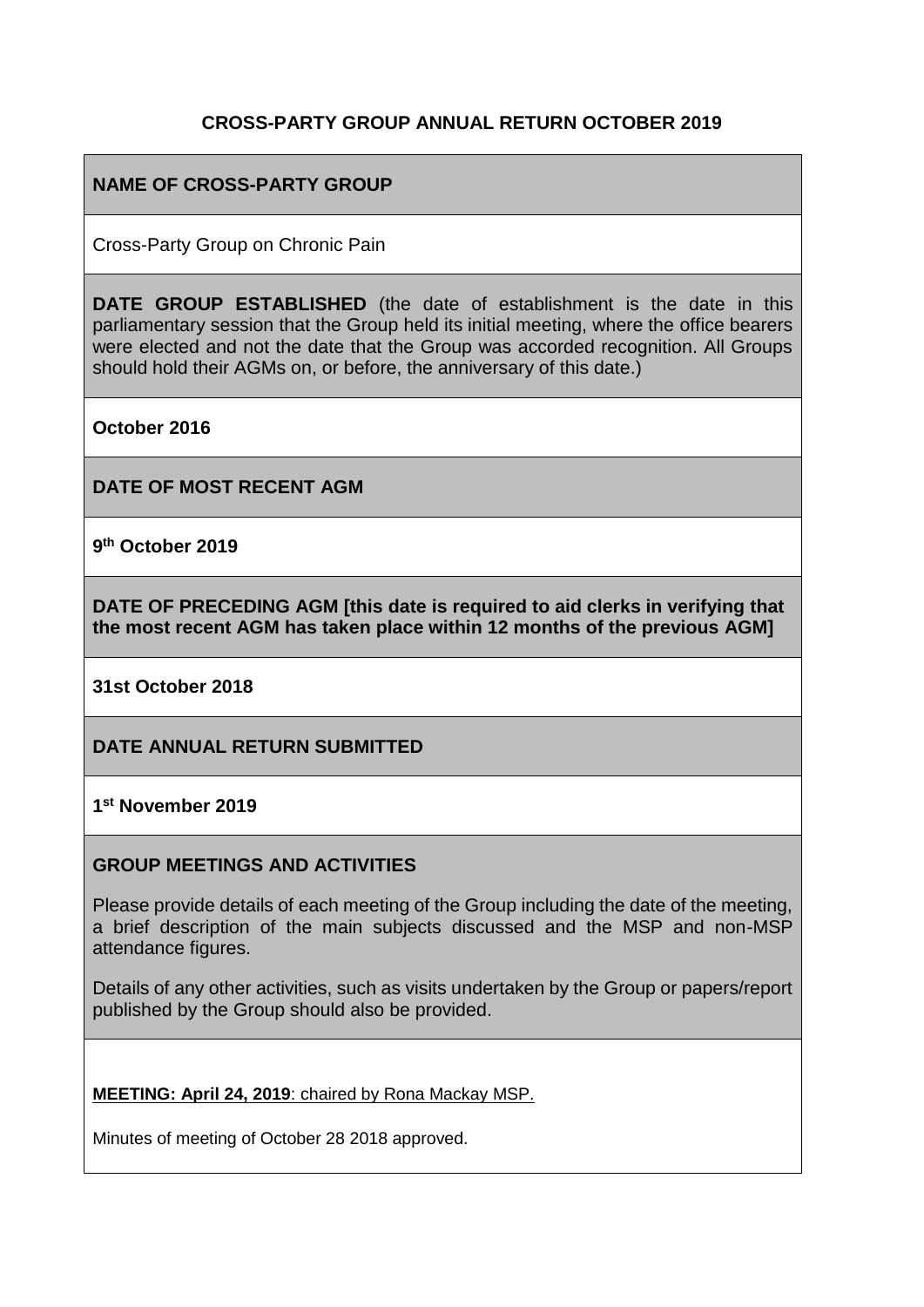Jeane Freeman, health secretary, had agreed to speak since January 2019 but her office cancelled five days before the April 24 meeting, stating they'd forgotten that she had asked them to change to October 9. The meeting expressed concern for mesh and chronic pain sufferers, some booked for round trips of hundreds of miles who paid personally for a hotel overnight, being unable for a same day return.

#### **ARE CHRONIC PAIN PATIENTS AND CLINICS BEING SIDE-LINED AGAIN?**

There was astonishment that chronic pain clinics were given just £27,000 out of £855 million from the Scottish Govt to cut waiting times. The voluntary secretary had, at the CPG's request, spent two days at the new Access Collaborative "design" workshops on chronic pain. These were organised by the DHI/Glasgow School of Art, which did not claim knowledge of chronic pain and said they were "advised" by Government officials from the Clinical Priorities Unit. The CPG objected to being asked not to mention waiting times statistics. When a patient group wrote a blog giving one statistic - on 40 week waits for new patients – the patient was asked to remove the one fact. The CPG protested over the draft report excluding even the number of clinic patients, claiming these were "small" without mentioning tens of thousands.

The meeting passed a resolution stating they had no confidence in the National Advisory Committee on Chronic Pain and the Clinical Priorities Unit being assigned by Government to aid the implementation of Collaborative plans in view of years of lack of progress.

#### **MESH SUFFERERS**

Mesh patients said that the Scottish end was delaying and obstructing the offer by Dr Dionysios Veronikis, who has world class experience of full mesh removals, to come to Scotland from Missouri to share his knowledge with Scottish surgeons and help patients. This is a remarkable offer, patients said. Patients had hoped to discuss with the health secretary but she did not attend. One patient, Claire Daisley, said that in Scotland she would shortly have her bowel and bladder removed. Although she had been informed that mesh had been removed, she believed some of it was still there and was the cause of continuing excruciating pain. She did not want to lose vital organs if remaining mesh was to blame.

## **WAITING TIMES -INFO FROM INFORMATION SERVICES DIVISION (ISD)**

Scott Heald, Head of Profession for Statistics and Fiona MacKenzie, Manager, Service Access, invited the CPG on chronic pain to be represented on ISD's Governance Group. Members welcomed this inclusiveness from ISD and CPG patient FR volunteered. The meeting learned that the Dundee University dataset work on chronic pain has now been transferred to ISD to complete, who will receive fees. Members queried why as much as £257,000 had already gone to Dundee University to study only three board areas, while pain clinics got only £27,000 for their clinical work. But the ISD representatives were not involved with such decisions. ISD had not been informed of the project originally. ISD now has to roll out the project to all Scotland.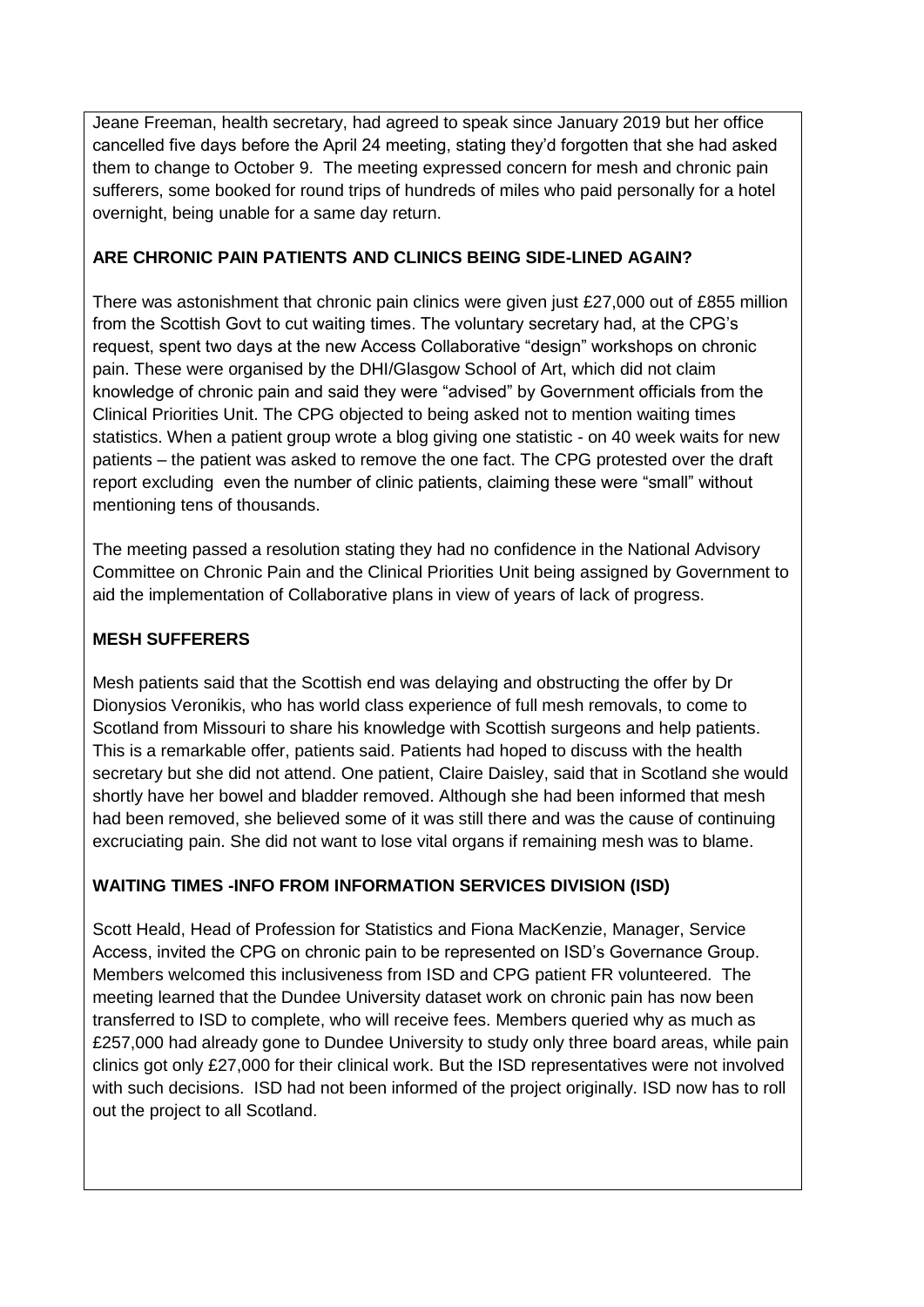**DATA GATHERING CUTTING TIME FOR PATIENTS?** Discussion moved to the time taken away from patients while clinicians fill in more forms. Ian Semmons, chair of Action on Pain, related that a pain physiotherapist he knows spends one day a month recording statistics. He could see how disruptive data collection can be in a clinical setting, unless it is vital data, which he did not think the original Dundee work was.

**CONCERN OVER LACK OF OUTSIDE VIEWS.** The CPG voiced concern that the Dundee project was another example of moves on chronic pain being limited to a small circle. The contract was awarded by a Scottish Government grant, so did not require to be put out to tender. Three persons involved with the dept at Dundee University which received £275,000 are on the Scottish Government's National Advisory Committee.

## **CENTRE FOR INTEGRATIVE CARE (CIC)**

The Parliament's Health & Sport Committee asked our CPG and the CPG for Arthritis and Musculoskeletal Conditions for patient and professional views over the CIC, the loss of beds and stoppage of Scotland-wide access, despite protests from patients. This is the follow up to the petition by Catherine Hughes. Her health is increasingly poor and she is unable to access past care she received as inpatient access is now barred. Members thought the hospital might have been lost entirely without Catherine's campaigning for 15 years.

**Action:** Due to Catherine's illness, the voluntary secretary has agreed to gather views from the two CPGs, research round Scotland and write a Report for the health committee. This will take several weeks of voluntary work.

## **MIGRAINE**

The CPG agreed to spread the word that over one million in Scotland suffer the pain of migraine. Yet there were only three specialist treatment centres covering Scotland. The voluntary secretary recently attended a special meeting at Holyrood organised by Alex Neil MSP and migraine sufferers to update the CPG.

**ATTENDANCE** Three MSPs, 40 non MSPs.

## **MEETING AND AGM, October 9, 2019, chaired by Rona Mackay MSP**

Again, the health secretary cancelled five days before this meeting, on a date she had chosen. This was the second time this year and there was patient anger. A mesh patient had travelled from Dunoon. Two UK charity heads had come from Norfolk and London. But this time public health minister Joe Fitzpatrick deputised. The parliament was sitting very late, patients had to wait over two hours before MSPs were free. But four attended plus the public health minister Joe Fitzpatrick. The AGM endorsed the following MSPs being elected co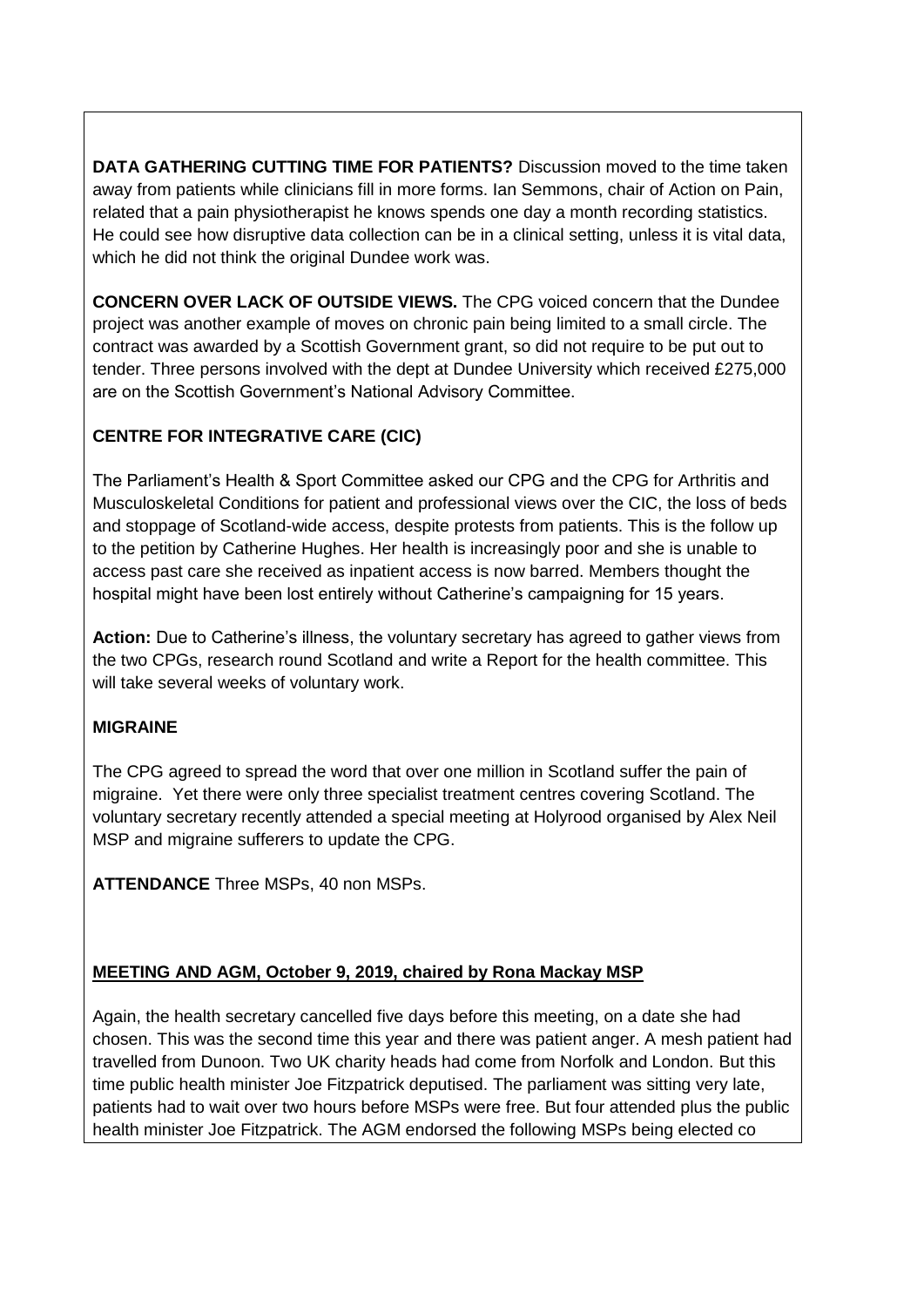conveners – Elaine Smith, Miles Briggs, Rona Mackay, Monica Lennon, Anas Sarwar. DG Elder was re-elected voluntary secretary.

The minutes of April 24 and of our previous AGM on October 31 2018 were approved.

Patients protested to the minister about the health secretary failing to appear. Scottish Mesh Survivors had made considerable and painful efforts to attend once again and decried being let down for the second time.

# **43,000 hidden patients.**

The meeting was angry that officials had decided to prioritise primary care, not waiting times at pain clinics, as advance promises showed. Officials had claimed that the number of patients attending CP clinics was "small". But the CPG secretary revealed Freedom of Information statements by boards which showed the following:

\*Officials omitted to count over 43,000 patient visits to clinics. Therefore, how could that decision to downplay clinics be correct? They ignored 43,000 return patients, who add to the 20,000 new patients annually. A total of 63,000 patients should never be called a "small number" to be ignored. The figures were obtained under FOI legislation – 13 boards except NHS Fife complied. For years, the public had been told that officials couldn't produce return patient numbers – or staffing numbers at clinics. The secretary obtained both under FOI legislation.

\*FOI also disclosed a history of lack of aid for clinics – one pain service hadn't had a budget increase in 9.5 years, since it started. Another received no budget increase for six years, etc all happening as patient numbers rose.

\*FOI disclosed that few health boards had given chronic pain clinics any share of the SG millions available to cut waiting times despite the long waits caused by short staffing.

There was detailed discussion and upset that the Government's Advisory Committee and the Clinical Priorities Unit had shown showed no action. The meeting agreed that, apart from their vote of no confidence on April 24 in the National Advisory Committee on Chronic Pain and the Clinical Priorities Unit, this was reinforced and they wanted no involvement of these agencies in the Access Collaborative plans.

Patients urgently wanted an end to return patients having no limit to the time they wait people became return patients after the first visit. As some could wait 18 months between treatments needed six monthly, patients requested the time limit given by a clinician should be made official.

The Minister promised to study what he had been informed and see what could be done. The meeting did not finish until 10.25 pm. The chair thanked all, especially patients, for enduring sitting for so long.

**ATTENDANCE**: Five MSPs, 41 non MSPs.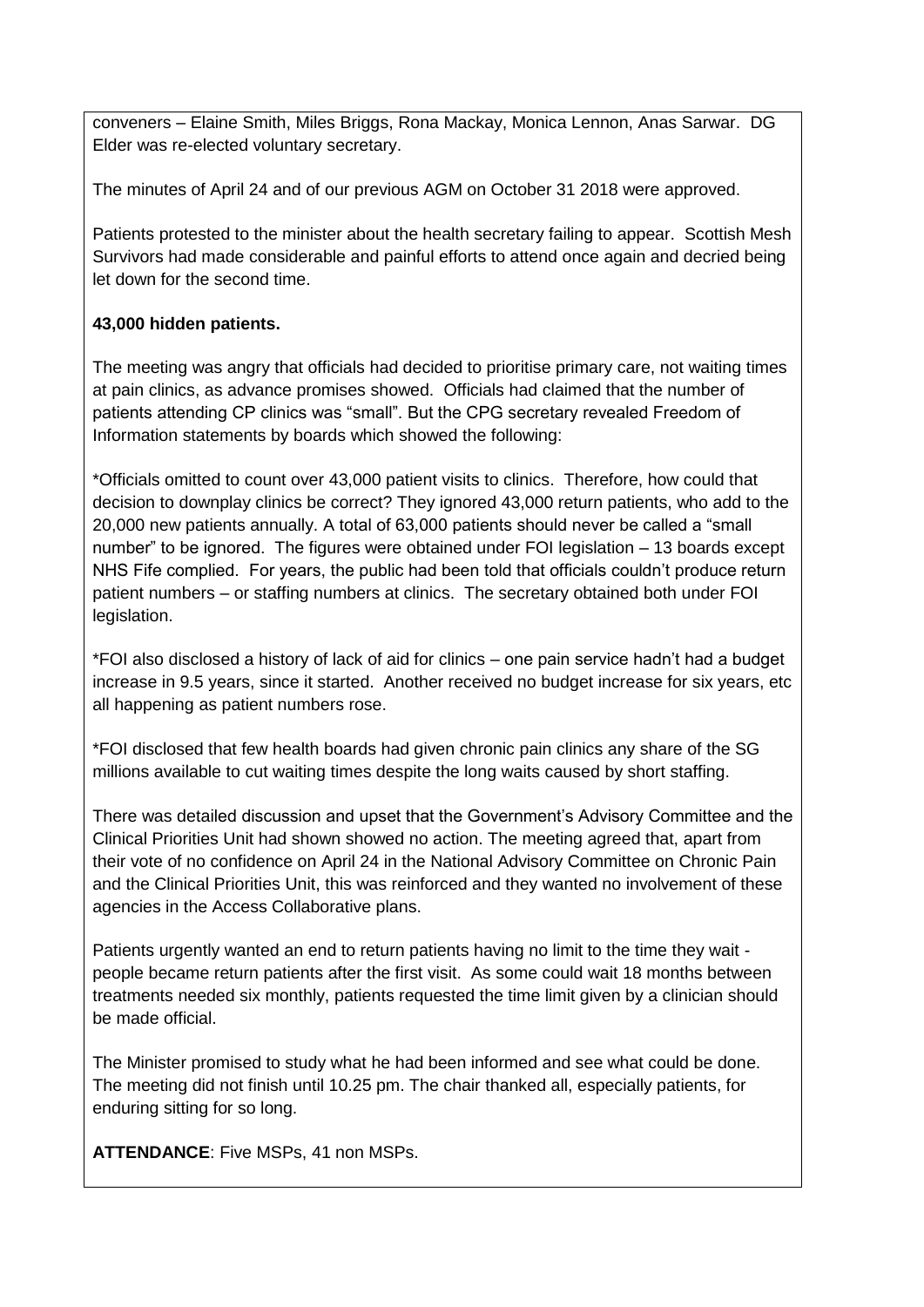#### **WORKLOAD OF THE CPG BETWEEN MEETINGS**

Members attended over 15 informative meetings on many aspects of health affecting our interests, including health board meetings.

A detailed report requested by the Health & Sport Committee was accomplished voluntarily regarding the CIC hospital Involving contact with dozens of patients and agencies. This led to successful decisions.

A detailed investigation of waiting times for return patients was accomplished, with this voluntary CPG listing information which paid officials had not produced.

The CPG was represented when the UK Statistics Regulator visited Holyrood – the Regulator's support for the CPG in its battle against lack of transparency is now a case history used by the Office for National Statistics.

#### **MSP MEMBERS OF THE GROUP**

Please provide names and party designation of all MSP members of the Group.

Elaine Smith, Lab;

Rona Mackay, SNP;

Miles Briggs, Con;

Anas Sarwar, Lab;

Alex Neil, SNP;

Willie Rennie, Lib Dem;

Donald Cameron, Con;

Jackie Baillie, Lab;

Bill Kidd, SNP;

Tom Mason, Con.

Monica Lennon Lab;

## **NON-MSP MEMBERS OF THE GROUP**

For organisational members please provide only the name of the organisation, it is not necessary to provide the name(s) of individuals who may represent the organisation at meetings of the Group.

| <b>Individuals</b> | Dorothy-Grace Elder    |
|--------------------|------------------------|
|                    | Prof Martyn Steultjens |
|                    | John Thomson           |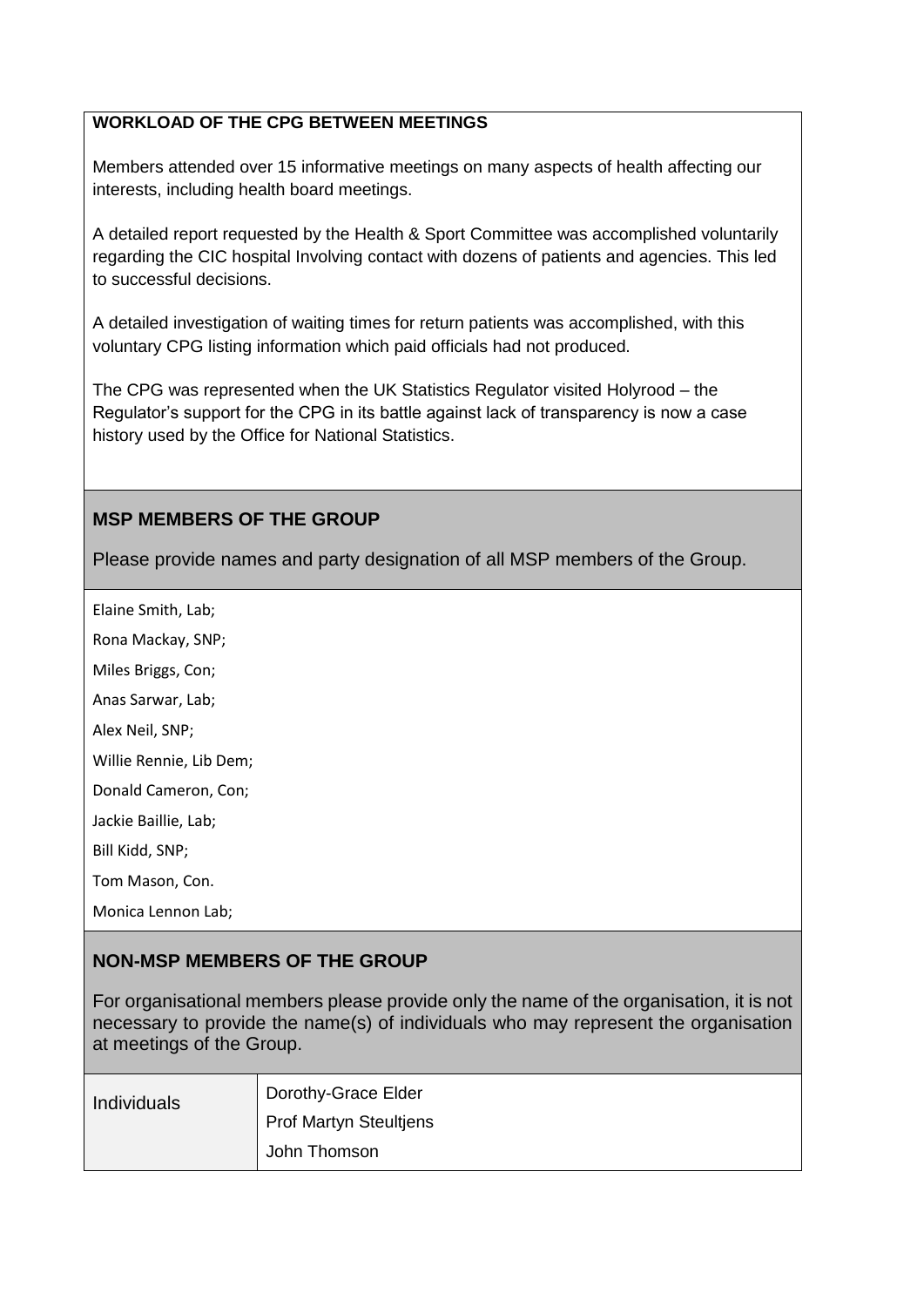| Anne Murray                      |
|----------------------------------|
| Lord George Foulkes              |
| Dr Colin Rae                     |
| <b>Margaret McInnes</b>          |
| <b>Councillor Frank McAveety</b> |
| Karen Neil                       |
| <b>Claire Daisley</b>            |
| Elaine Holmes,                   |
| <b>Olive McIlroy</b>             |
| Nancy Honeyball                  |
| Rob Friel                        |
| <b>Robert Dickson</b>            |
| <b>Frances Boyle</b>             |
| A Floyd,                         |
| Katharine Kilgour                |
| <b>Fiona Collins</b>             |
| David Caulfield                  |
| Rob McDowall.                    |
| George Welsh                     |
| <b>Catherine Hughes</b>          |
| Ooi Thye Chong                   |
| Prof Jim McEwen                  |
| <b>Bailie Josephine Docherty</b> |
| Maire Whitehead                  |
| Dr David Weeks                   |
| <b>Bill Sinclair</b>             |
| Claire Schiavone                 |
| Laura Clark                      |
| <b>Maureen McAllister</b>        |
| Anne Hughes                      |
| <b>Margaret Coats</b>            |
| Tasneem Nadeem                   |
| Mohammed Nadeem                  |
| Akhtar Javaid                    |
| Lara Grant                       |
| <b>Margaret Searle</b>           |
| Lyssa Clayton                    |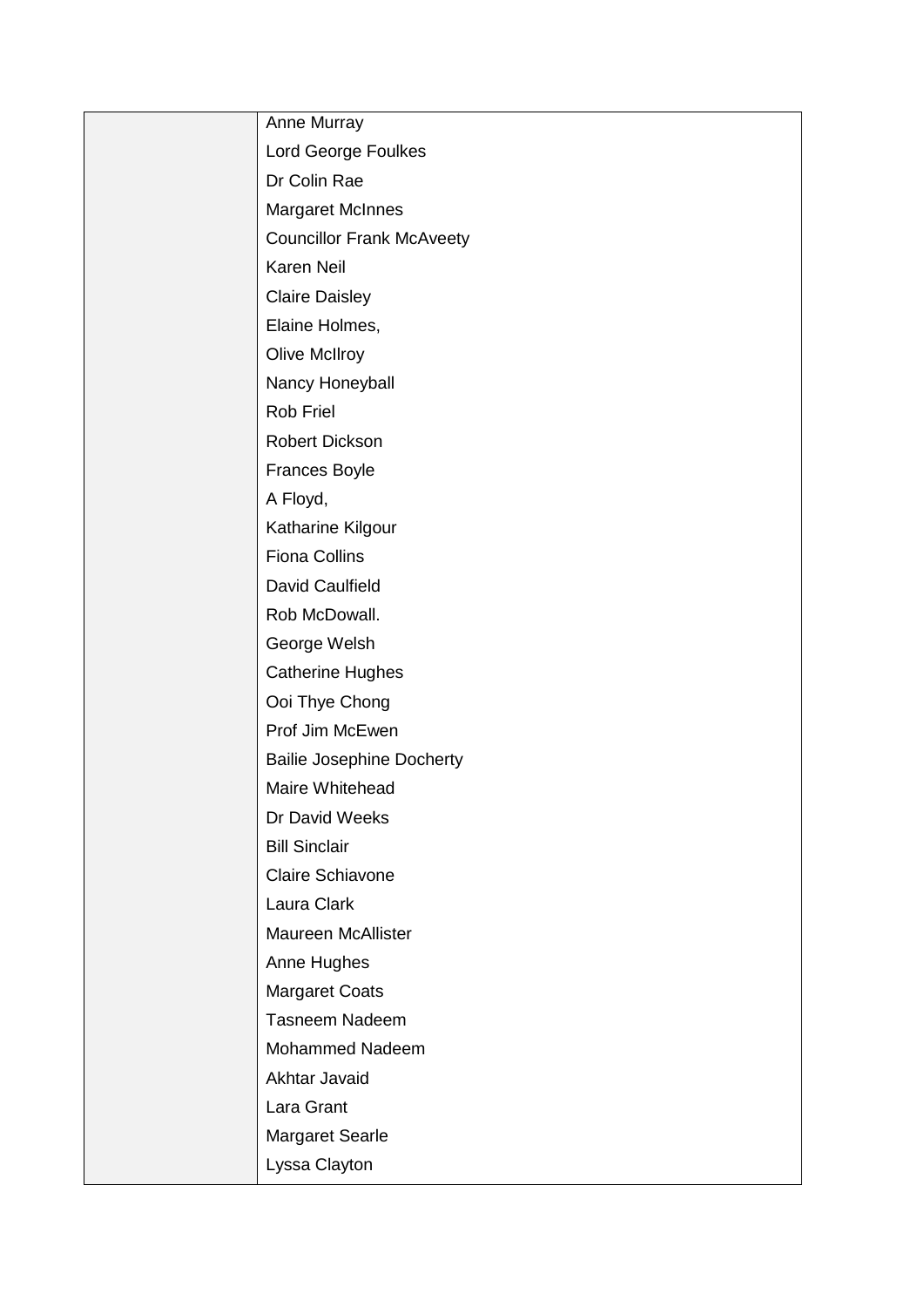| Helen Campbell          |
|-------------------------|
| lan Brogan              |
| Anne Simpson            |
| Margaret Wyllie         |
| Karen Hooton            |
| Dr Sheila Inglis        |
| Jim Eadie               |
| <b>Marion Scott</b>     |
| Irenee O'Neill          |
| John Mutch              |
| Kathleen Powderly       |
| Marian Kenny            |
| Dr Patrick Trust        |
| Dr Andreas Kelch,       |
| Nicola Mills            |
| Alan Watt               |
| Linda Mawson            |
| Frank Mawson            |
| Pete McCarron           |
| Lesley Riddoch          |
| <b>Michael Grieve</b>   |
| Jim Scanlon             |
| Martha Heaney           |
| Jean Rafferty           |
| <b>Anne Cassels</b>     |
| <b>Christine Martin</b> |
| Jacquie Forde           |
| Irene Logan             |
| Arlene Byrne            |
| Linda Tierney           |
| Fiona Robinson          |
| Geraldine McGuigan      |
| Janice Connelly         |
| John Lawrence           |
| Prof Blair Smith        |
| Dr Martin Johnson       |
| Dr Helen Jackson        |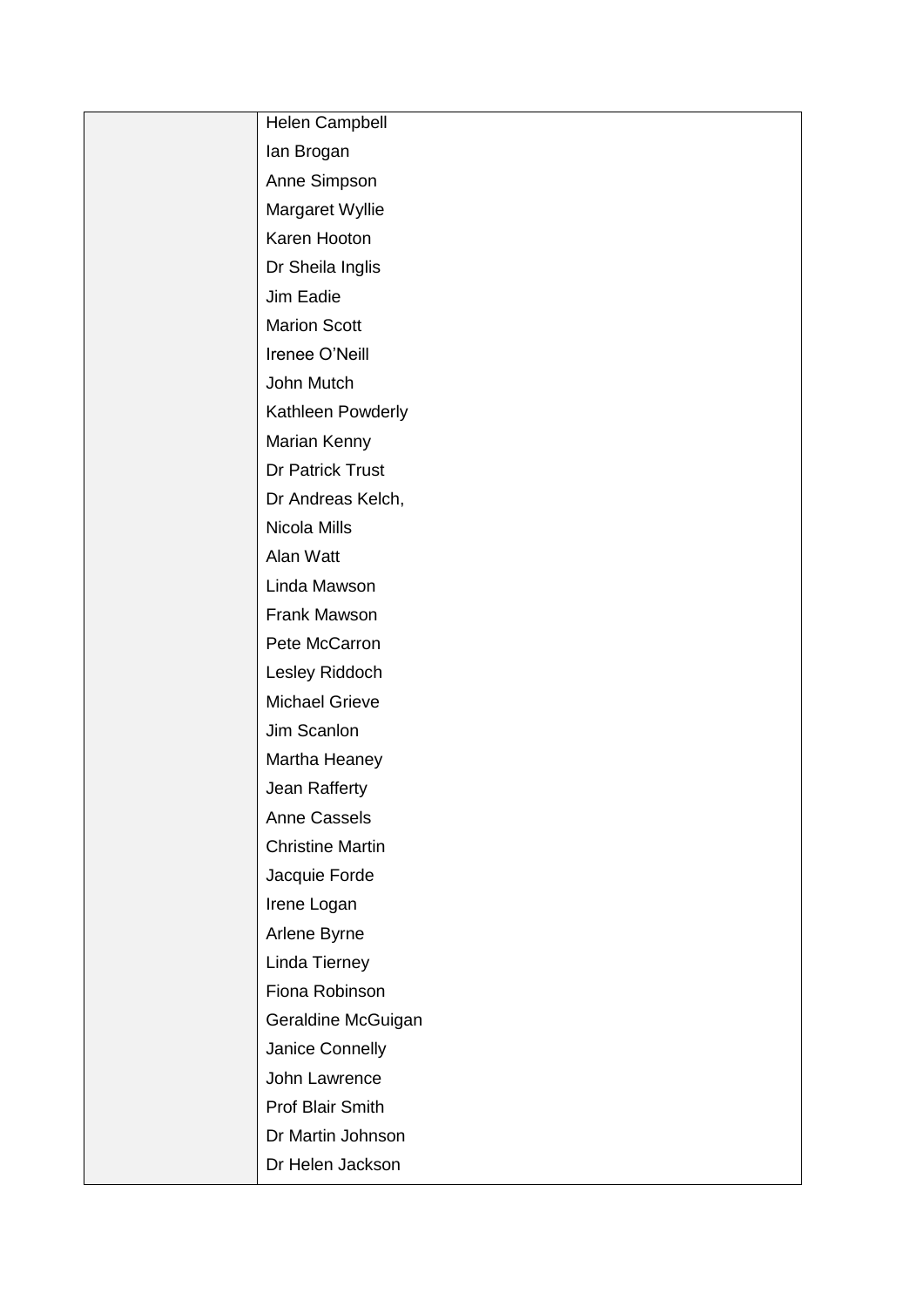|               | Dr Michael Basler                                  |
|---------------|----------------------------------------------------|
|               | Dr Mike Serpell                                    |
|               | Dr Sabu James                                      |
|               | Liz Barrie                                         |
|               | Gordon Barrie                                      |
|               | Anne Hughes                                        |
|               | Dr Pat Roche                                       |
|               | Alasdair Barron                                    |
|               | <b>Heather Cameron</b>                             |
|               | Paulo Quadros                                      |
|               | Kenny Boyle                                        |
|               | <b>Phil Atkinson</b>                               |
|               | <b>Helen McCluskey</b>                             |
|               | Lloyd Mawson                                       |
| Organisations | The Health & Social Care Alliance Scotland         |
|               | Action on Pain UK                                  |
|               | <b>Chartered Society of Physiotherapy Scotland</b> |
|               | Royal College of Physicians & Surgeons of Glasgow  |
|               | Scottish Mesh Survivors campaign                   |
|               | <b>Community Pharmacy Scotland</b>                 |
|               | Complementary & Natural Healthcare Council UK      |
|               | Fibromyalagia Friends Scotland                     |
|               | FFU-Scotland (Fibromyalgia)                        |
|               | <b>BMA</b>                                         |
|               | Independent Federation of Nurses in Scotland       |
|               | "Affa Sair" Moray campaign group                   |
|               | Versus Arthritis, Scotland & UK                    |
|               | Cope Scotland                                      |
|               | <b>RCN</b>                                         |
|               | Grunenthal                                         |
|               | Healthcare Improvement Scotland                    |
|               | Leuchie House chronic conditions respite centre    |
|               | <b>National Osteoporosis Society</b>               |
|               | NHS Ayrshire & Arran                               |
|               |                                                    |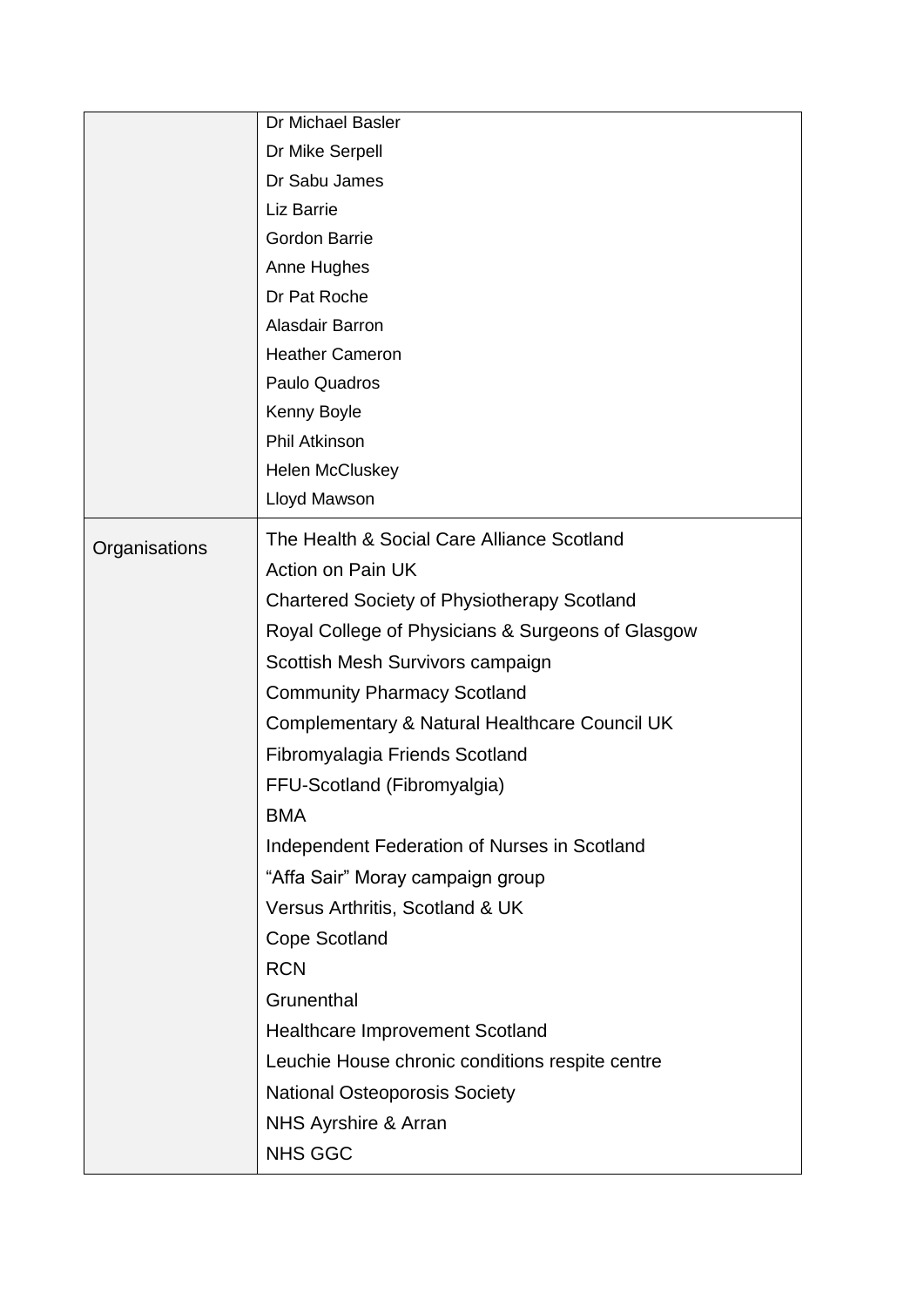|  | <b>NHS Highland</b>                           |
|--|-----------------------------------------------|
|  | <b>NHS Lothian</b>                            |
|  | <b>NHS Tayside</b>                            |
|  | <b>NHS Lanarkshire</b>                        |
|  | <b>Pain Association Scotland</b>              |
|  | <b>Royal College of General Practitioners</b> |
|  | <b>Royal Pharmaceutical Society</b>           |
|  | Scottish Massage Therapists Association       |
|  | Intlife                                       |
|  | <b>Scottish Neurological Society</b>          |
|  | <b>Marfan Association</b>                     |
|  | <b>ASH Scotland</b>                           |
|  | Femme Fatigue,                                |
|  | <b>Glasgow Caledonian University</b>          |
|  | <b>Equality Council</b>                       |
|  |                                               |
|  |                                               |
|  |                                               |

# **GROUP OFFICE BEARERS**

Please provide names for all office bearers. The minimum requirement is that two of the office bearers are MSPs and one of these is Convener – beyond this it is a matter for the Group to decide upon the office bearers it wishes to have. It is permissible to have more than one individual elected to each office, for example, co-conveners or multiple deputy conveners.